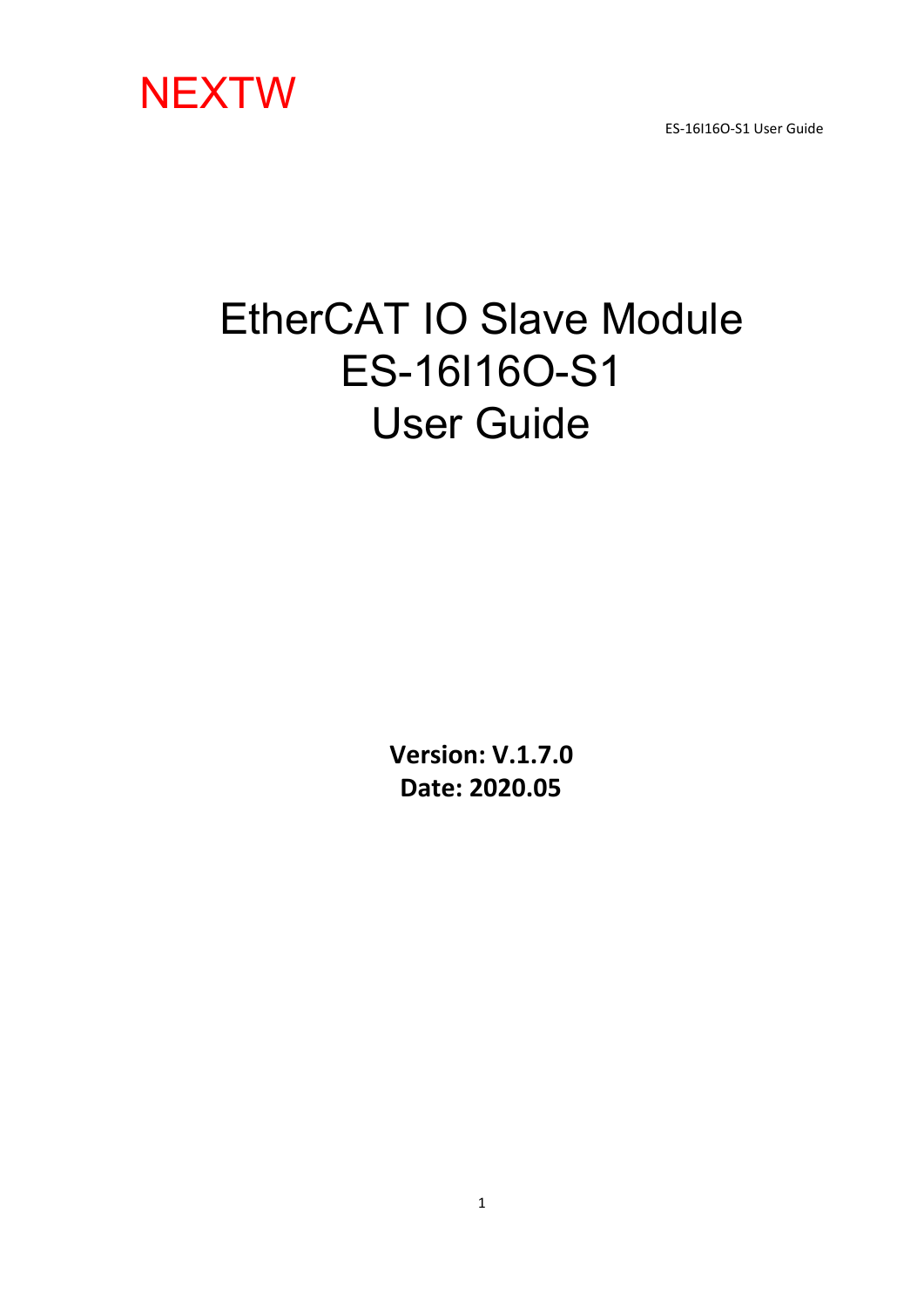#### ES-16I16O-S1 User Guide

# **Contents**

| Chapter 1: Product Introduction                             | 3  |
|-------------------------------------------------------------|----|
| 1.1 Digital Input and Output                                | 3  |
| 1.2 Power Requirements                                      | 3  |
| 1.3 EtherCAT                                                | 3  |
| 1.4 Environment                                             | 3  |
| Chapter 2: Connector Pinout Assignments and Wiring Diagrams | 4  |
| 2.1 Mounting Data                                           | 4  |
| 2.2 LED Indicator & Function                                | 6  |
| 2.3 Note - Before You Begin                                 | 7  |
| Chapter 3: PCB Enclosure Shells                             | 8  |
| 3.1 Plastic Shell Diagrams                                  | 8  |
| 3.2 Sheet Metal Shells Diagrams                             | 10 |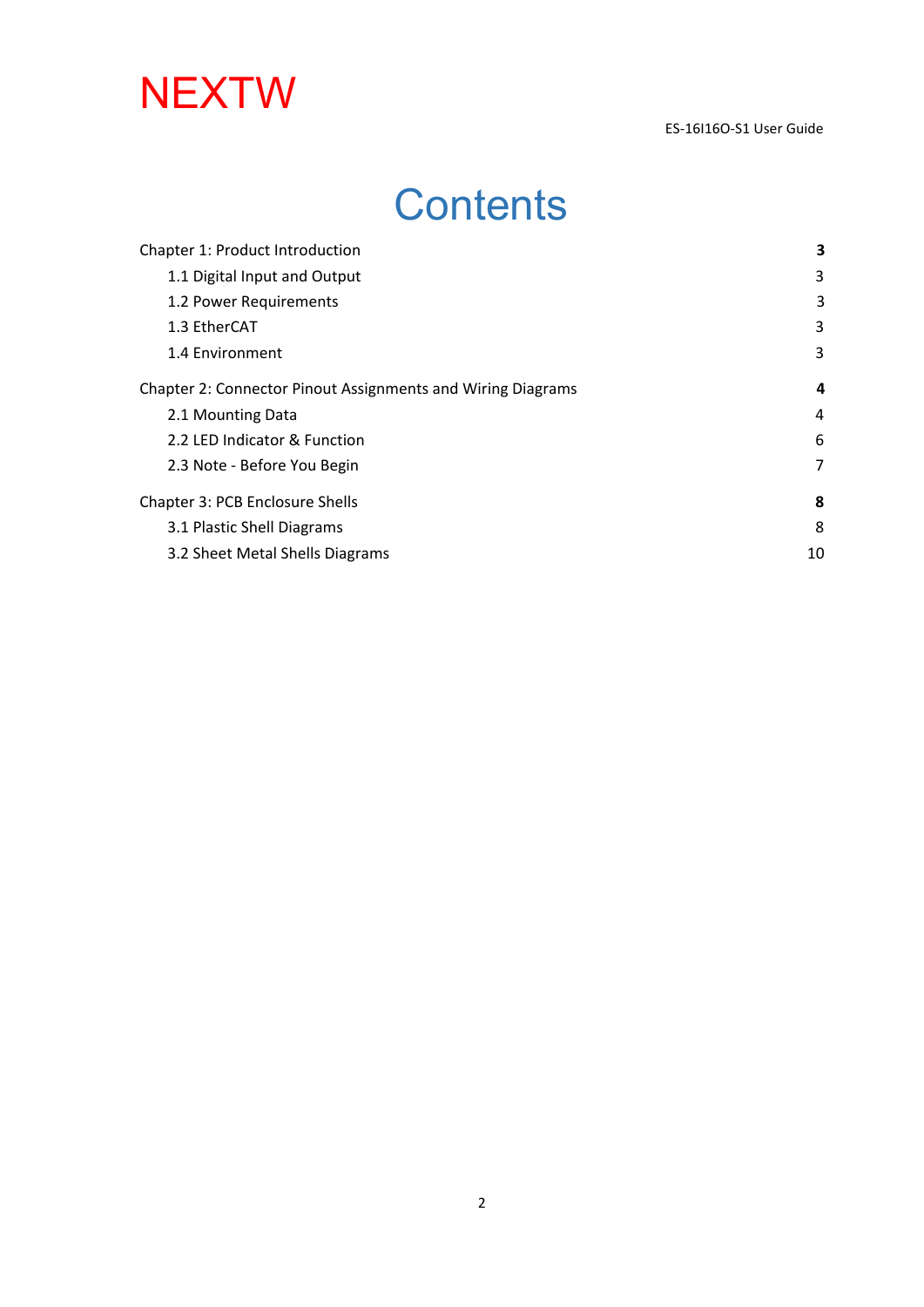## <span id="page-2-0"></span>**Chapter 1: Product Introduction**

### <span id="page-2-1"></span>**1.1 Digital Input and Output**

- 16 digital input channels and 16 digital output channels
- Input / Output Voltage: 0 and 3.3VDC

#### <span id="page-2-2"></span>**1.2 Power Requirements**

● DC input range: DC 24V

## <span id="page-2-3"></span>**1.3 EtherCAT**

- Data transfer medium: Ethernet cable(CAT5e), shield type: S/STP or S/UTP
- Ethernet interface: 2x RJ-45
- Data transfer rate: 100Mbps, full duplex
- Protocol: EtherCAT

#### <span id="page-2-4"></span>**1.4 Environment**

- Operating temperature: 0℃ to 65℃
- Dimension(mm): 65(W) x 65(L) x 18(H)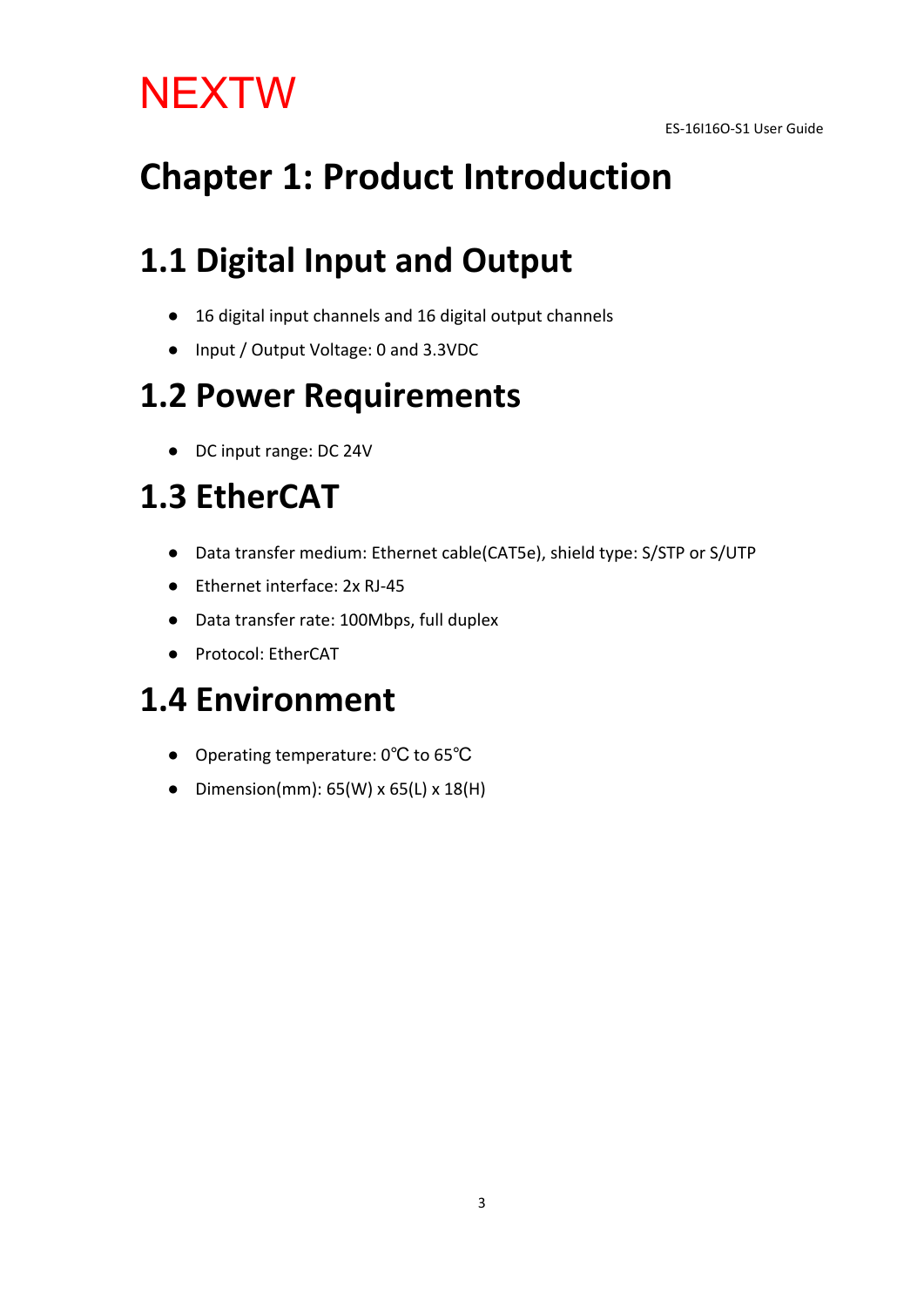#### <span id="page-3-0"></span>**Chapter 2: Connector Pinout**

#### **Assignments and Wiring Diagrams**

#### <span id="page-3-1"></span>**2.1 Mounting Data**



- Mounting holes distance: 57.4mm
- H1 hole to J3 Pin1 horizontal distance: 9.7mm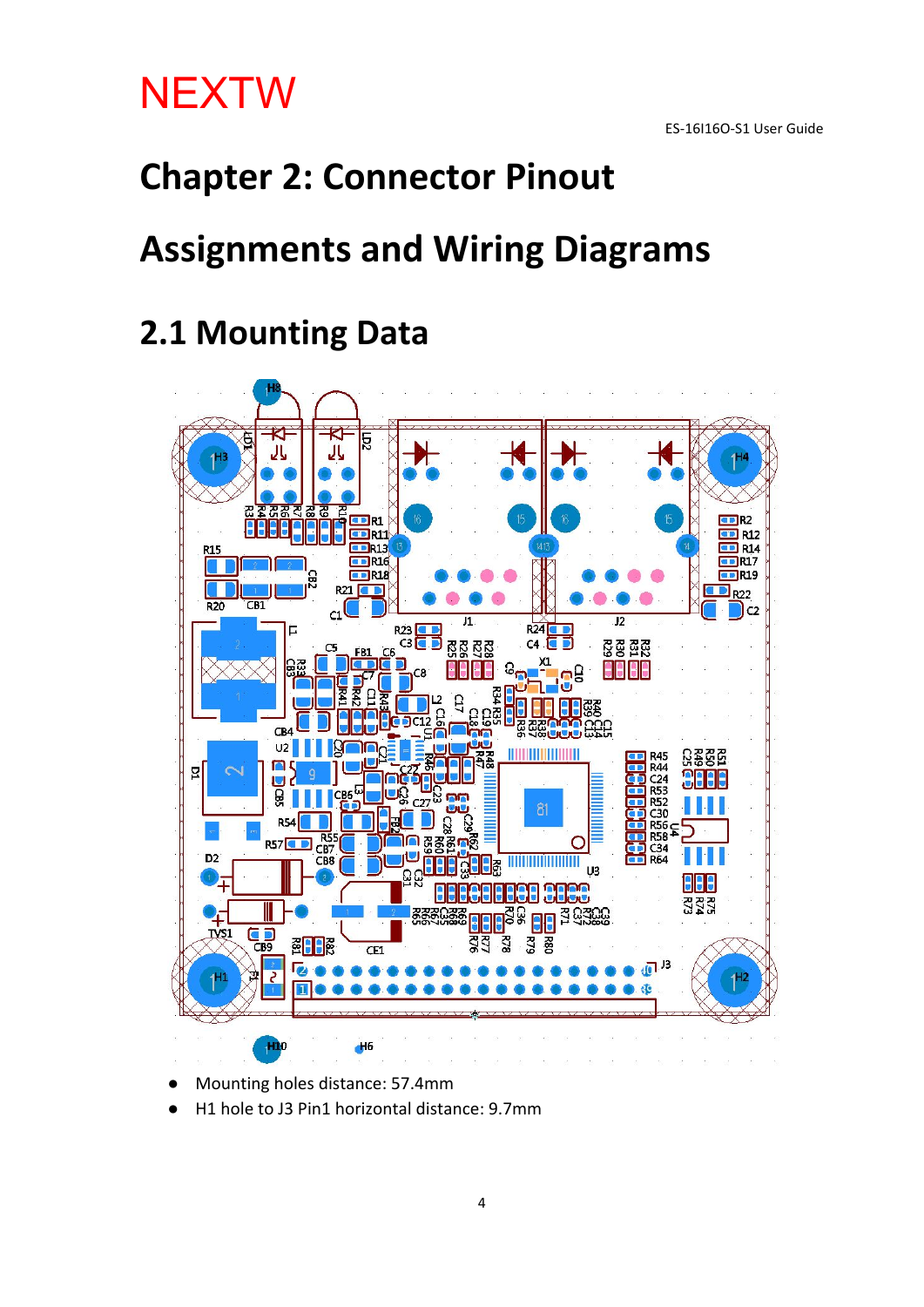ES-16I16O-S1 User Guide



| 3V3                           |                                    | J <sub>3</sub>             |          |    |                   |                       |               |  |
|-------------------------------|------------------------------------|----------------------------|----------|----|-------------------|-----------------------|---------------|--|
| R64                           | <b>QR(NC)R0402</b>                 | 3                          | 2        |    |                   |                       |               |  |
| <b>AX</b><br>R65.4.7KR0402    | GPIO-0<br>IN <sub>0</sub>          | 5                          |          | 6  | IN1               | AX GPIO-1             | R73.4.7KR0402 |  |
| R66.4.7KR0402                 | IN <sub>2</sub><br>GPIO-2          | ь<br>$\overline{7}$        | 6        | 8  | IN3               | AX GPIO-3             | R74.4.7KR0402 |  |
| R67.4.7KR0402<br>AX           | IN <sub>4</sub><br>GPIO-4          | $\overline{9}$             | 8        | 10 | <b>IN5</b>        | AX GPIO-5             | R75.4.7KR0402 |  |
| R68 4.7KR0402<br>AX           | IN <sub>6</sub><br>GPIO-6          | 9<br>11                    | 10       | 12 | IN <sub>7</sub>   | AX GPIO-7             | R76.4.7KR0402 |  |
| R69 4.7KR0402<br>AX           | IN <sub>8</sub><br>GPIO-8          | 11<br>13                   | 12       | 14 | IN <sub>9</sub>   | AX GPIO-9             | R77.4.7KR0402 |  |
| R70<br>4.7KR0402<br><b>AX</b> | <b>IN10</b><br>GPIO-10             | 13<br>15                   | 14       | 16 | <b>IN11</b>       | AX GPIO-11            | R78.4.7KR0402 |  |
| 4.7KR0402<br>R71<br><b>AX</b> | <b>IN12</b><br><b>GPIO-12</b>      | 15<br>17<br>17             | 16       | 18 | <b>IN13</b>       | <b>GPIO-13</b><br>AX  | R79.4.7KR0402 |  |
| R72.4.7KR0402 AX              | <b>IN14</b><br><b>GPIO-14</b>      | 19                         | 18       | 20 | <b>IN15</b>       | AX GPIO-15            | R80.4.7KR0402 |  |
|                               |                                    | 19<br>21<br>2 <sub>1</sub> | 20<br>22 | 22 |                   |                       |               |  |
| <b>AX</b>                     | <b>OUTO</b><br><b>GPIO-16</b>      | 23                         | 24       | 24 | OUT <sub>1</sub>  | AX GPIO-17            |               |  |
|                               | OUT <sub>2</sub><br><b>GPIO-18</b> | 23<br>25<br>25             | 26       | 26 | OUT3              | <b>GPIO-19</b><br>AX  |               |  |
|                               | <b>GPIO-20</b><br>OUT4             | 27<br>27                   | 28       | 28 | OUT <sub>5</sub>  | AX GPIO-21            |               |  |
|                               | <b>GPIO-22</b><br>OUT6             | 29                         | 30       | 30 | OUT7              | <b>GPIO-23</b><br>АX  |               |  |
|                               | OUT <sub>8</sub><br><b>GPIO-24</b> | 29<br>31<br>31             | 32       | 32 | OUT <sub>9</sub>  | <b>GPIO-25</b><br>AX. |               |  |
|                               | <b>OUT1033</b><br><b>GPIO-26</b>   | 33                         | 34       | 34 | OUT <sub>11</sub> | GPIO-27<br>AX.        |               |  |
| AX GPIO-28                    | <b>OUT1235</b>                     |                            |          | 36 | OUT <sub>13</sub> | AX GPIO-29            |               |  |
| AX GPIO-30                    | <b>OUT1437</b>                     | 35<br>37                   | 36<br>38 | 38 | OUT <sub>15</sub> | AX GPIO-31            |               |  |
|                               |                                    | 39                         |          | 40 |                   |                       |               |  |
|                               |                                    | 39                         | 40       |    |                   |                       |               |  |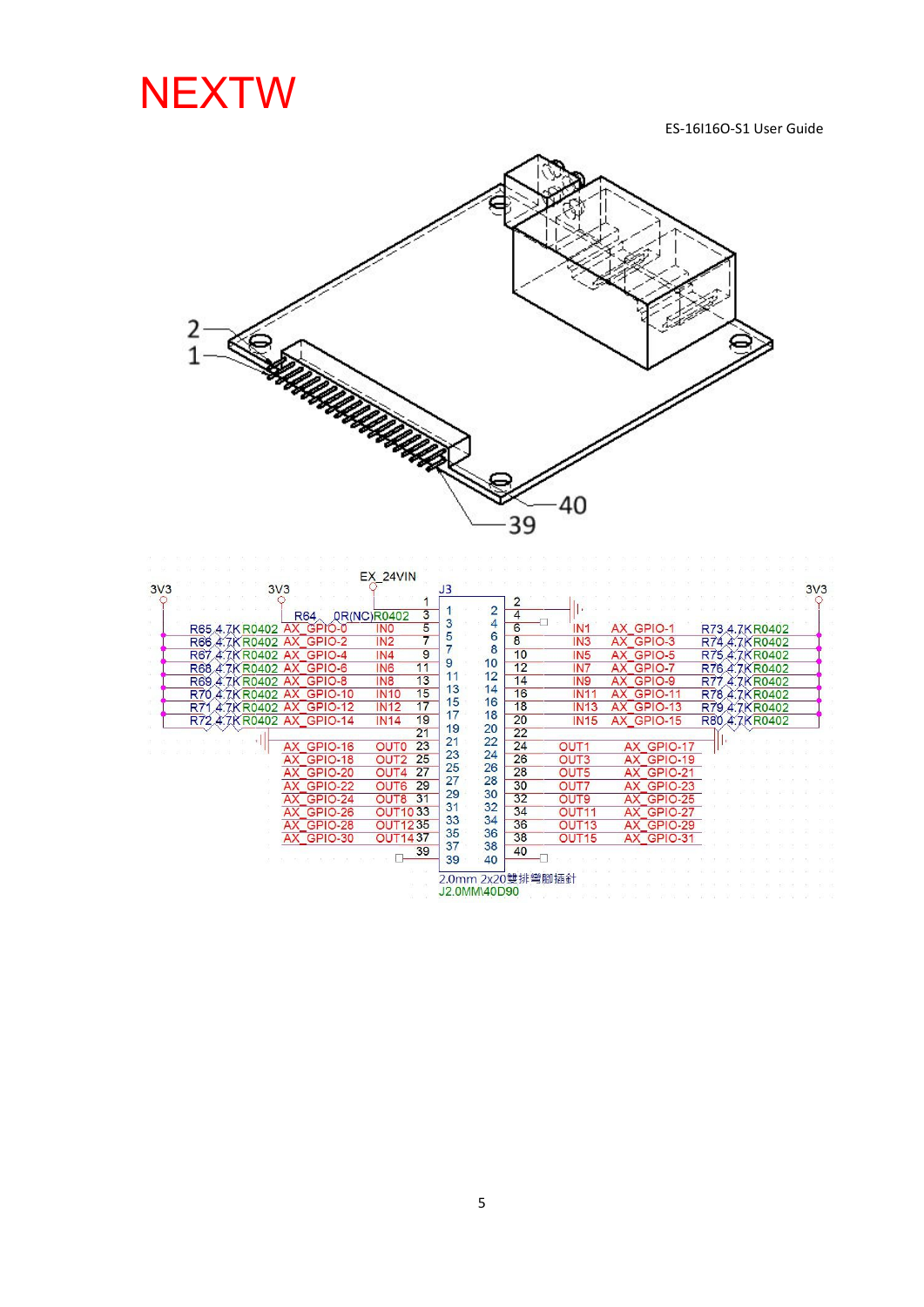

#### <span id="page-5-0"></span>**2.2 LED Indicator & Function**



|           | <b>POWFR</b>                              |
|-----------|-------------------------------------------|
| <b>ON</b> | Power supply has been connected to 24 VDC |
| OFF       | Power supply is not connected to 24VDC    |

| <b>RUN LED</b>  |                  |
|-----------------|------------------|
| LED Response    | <b>FSM State</b> |
| <b>OFF</b>      | $1$ -Init        |
| Flash           | 4-Safe OP, 1x    |
| <b>Blinking</b> | 2-PreOp          |
| Flickering      | 3-Bootrap        |
| ON              | 8-Op             |

|            | EEP_DONE    |
|------------|-------------|
| ON         | EEPROM done |
| <b>OFF</b> | Fail        |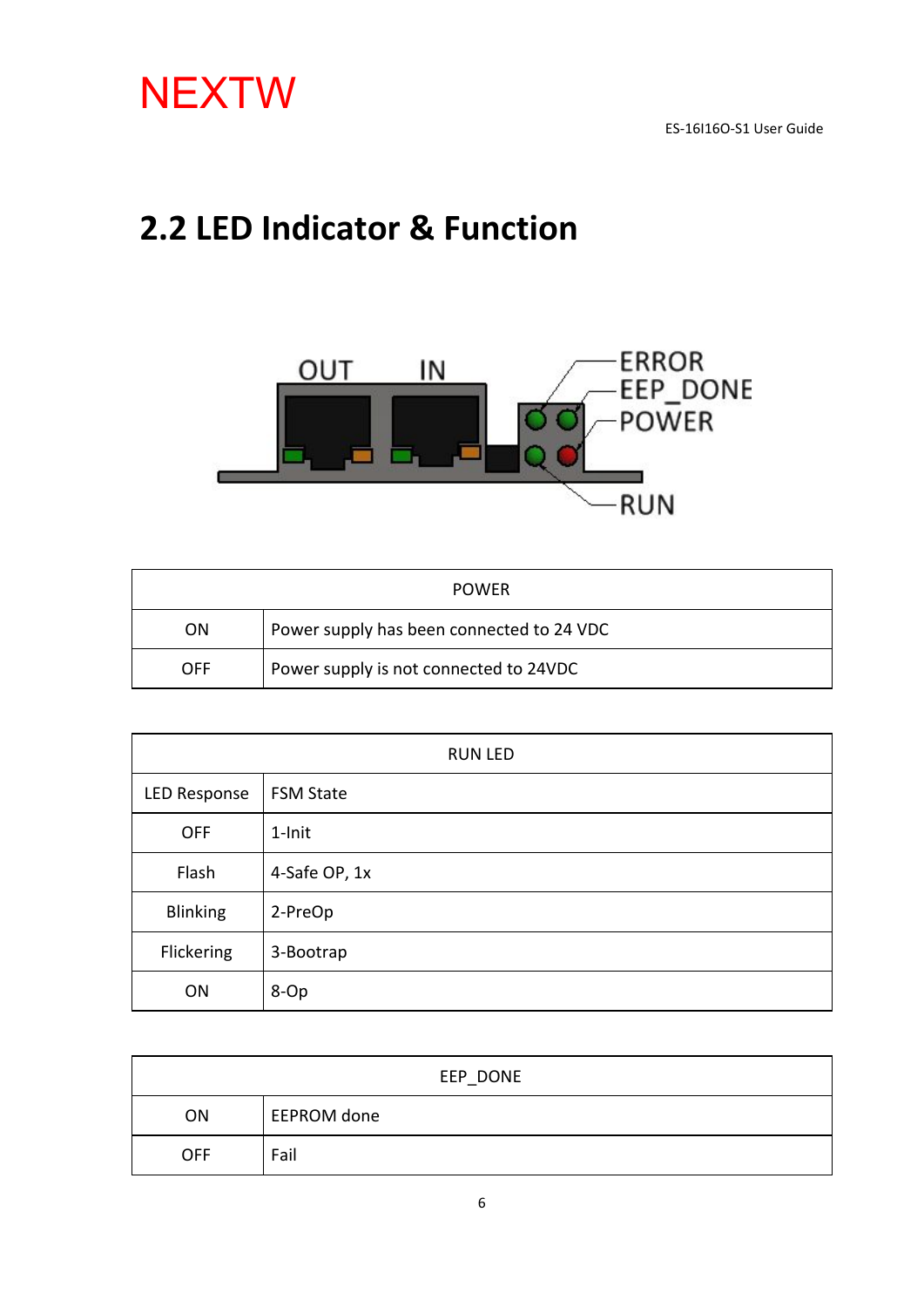

| <b>ERROR LED</b>    |                                   |
|---------------------|-----------------------------------|
| <b>LED Response</b> | <b>Error State</b>                |
| <b>OFF</b>          | No Error                          |
| Flash $1x-12x$      | Process Data Watchdog timeout, 2x |
| <b>Blinking</b>     | PDI configuration unstopped type  |
| Flickering          | I2C EEPROM loading error          |
| ON                  | PDI Watchdog timeout              |

| RJ45 LED Yellow |                      |  |
|-----------------|----------------------|--|
| ON              | Data transmitting    |  |
| <b>OFF</b>      | No data transmitting |  |

#### <span id="page-6-0"></span>**2.3 Note - Before You Begin**

- Ensure you have stable, clean working environment.
- Before working on any components, make sure the power is off.
- Ground yourself before touching any components.
- Static electricity may damage the elections components.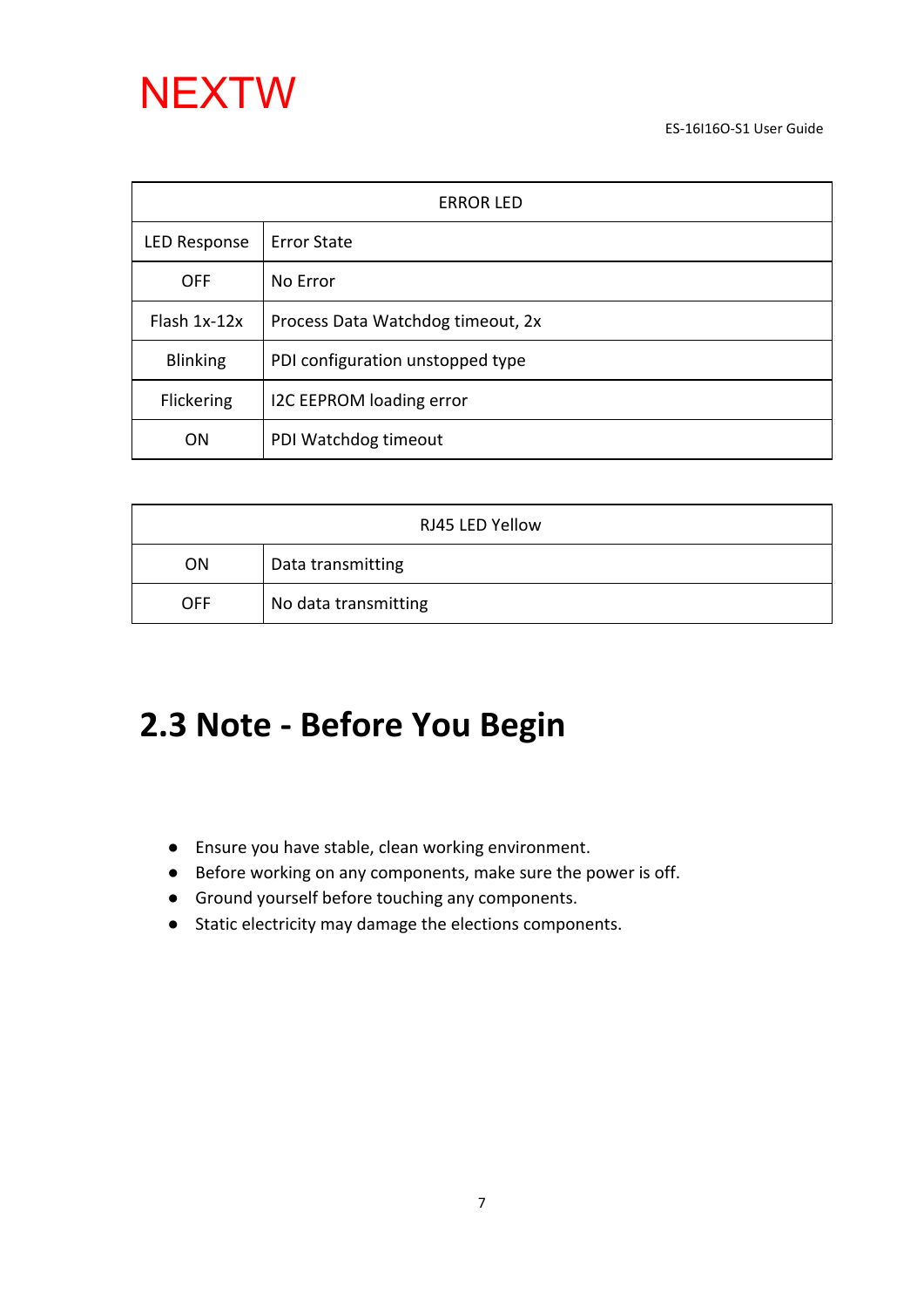

#### <span id="page-7-0"></span>**Chapter 3: PCB Enclosure Shells**

#### <span id="page-7-1"></span>**3.1 Plastic Shell Diagrams**

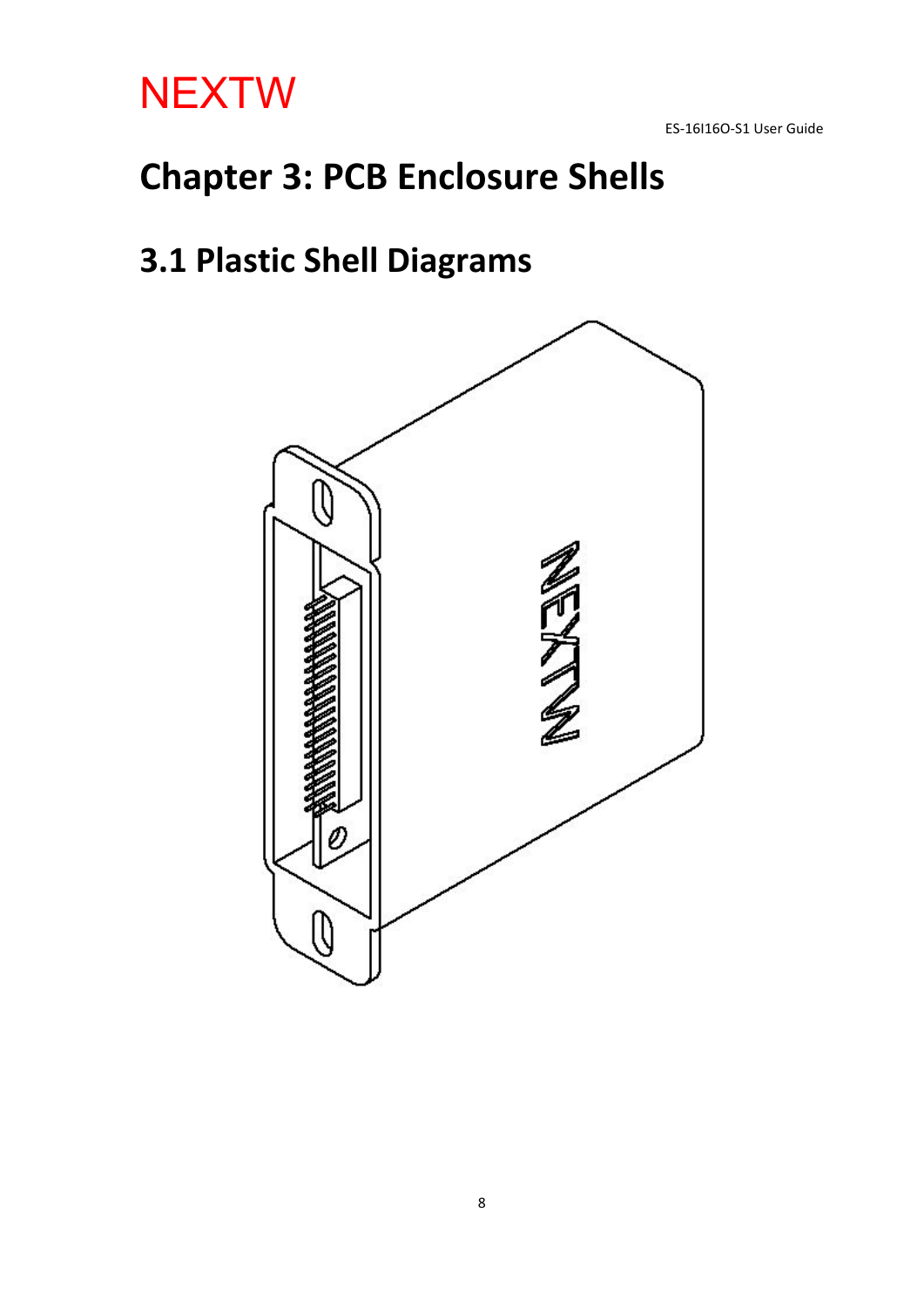ES-16I16O-S1 User Guide

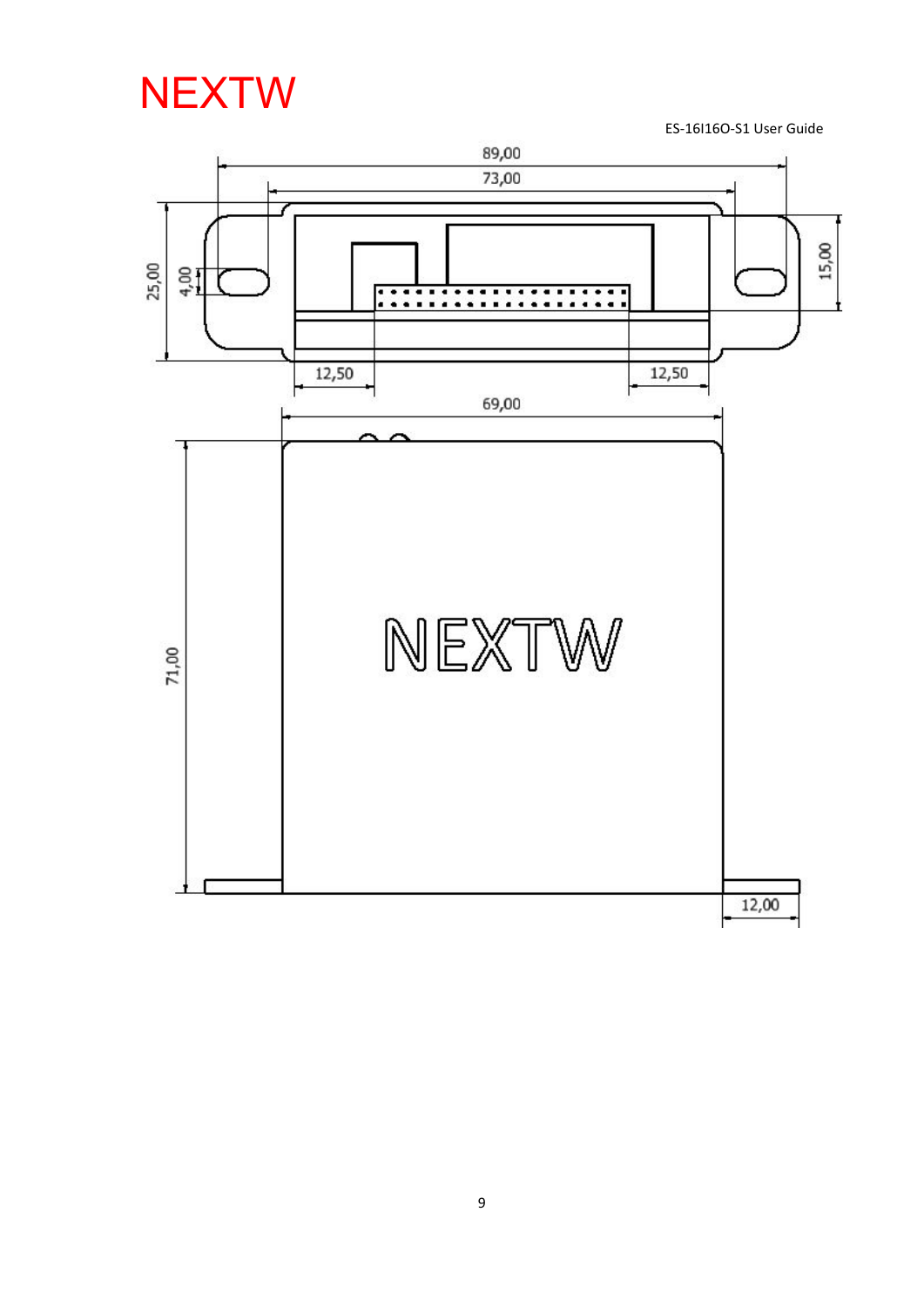

ES-16I16O-S1 User Guide

#### <span id="page-9-0"></span>**3.2 Sheet Metal Shells Diagrams**